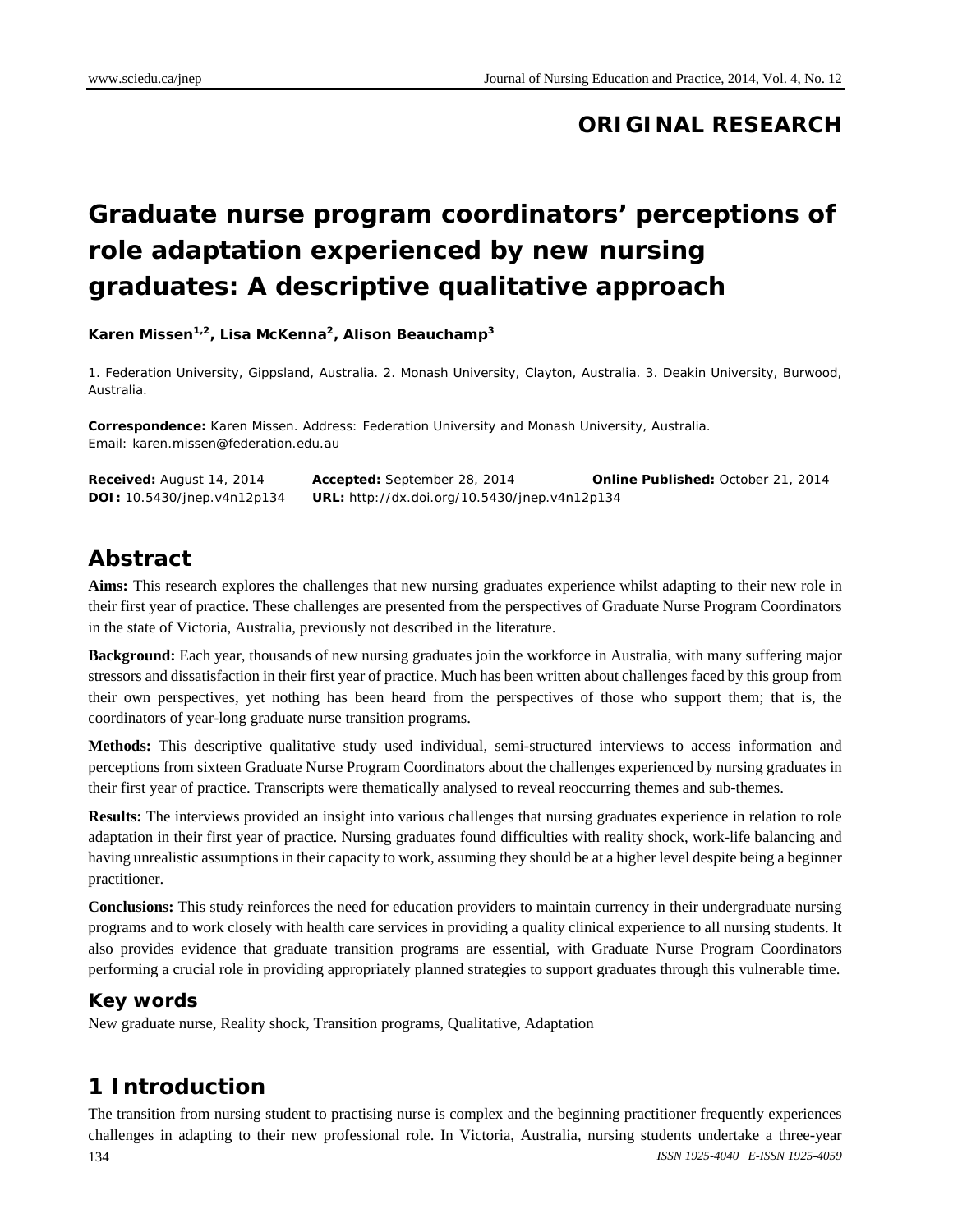full-time Bachelor of Nursing program and on successful completion of this register with the national nursing authority as qualified Registered Nurses. The majority of nursing graduates then seek employment in a supported position in a graduate nurse program within the healthcare setting to assist with assimilating newly learnt knowledge into practice. These health care based programs have been designed to give graduates exposure to a variety of clinical settings and provide support and educational opportunities to assist with their adjustment from student to registered nurse in the fast paced, ever changing clinical environment  $[1-3]$ . In Victoria, these programs are not mandatory but are highly recommended, to the point that most health care managers will not employ newly qualified nurses outside these programs. Graduate Nurse Program Coordinators (GNPC) are employed at health care facilities to coordinate these work-based programs and are responsible for the professional development of graduates to ensure safe clinical practice and positive patient outcomes  $^{[1]}$ . This research explores the challenges new nursing graduates experience from the perspectives of GNPCs. This important group is largely unheard in the existing literature, despite being central to the transition process.

Graduates frequently perceive their first year in health care settings as a period of considerable stress stemming from fears such as; inadvertently harming a patient, medication errors, litigation, feeling under-prepared and wondering how they would cope in unpredictable crisis situations such as during a medical emergency  $[4-7]$ . Research suggests that nursing graduates are not fully prepared for the shift work, workplace culture, high acuity of patients, fast-paced technological environment and clinical challenges they are presented with in their first year of clinical practice  $[8, 9]$ . Some researchers argue this is because undergraduate students have limited clinical placement experience and are rarely given responsibility for a full patient workload throughout the entirety of their program. This supernumerary status effectively shields them from the reality and accountabilities of the clinical environment [10].

Historically it has been noted that many nursing graduates experience shock-like reactions whilst adapting to their new roles during their first year of employment  $[4, 6, 11-13]$ . Kramer  $[14]$  devised the expression 'reality shock' over four decades ago, describing it as a wide disparity between graduates' expectations and their actual experiences in the clinical environment. This phenomenon creates feelings of doubt and dissatisfaction, with graduates reaching a crisis point and choosing to leave their careers if these feelings are not resolved [9]. Researchers have also reported discrepancies between the skills and theory nurses learn during their undergraduate education and their actual practices in their first year of employment in health care settings  $[7, 10, 13, 15]$ . This theory-practice gap has been shown to affect the graduate's work readiness in their first year of employment and tends to lead to high attrition rates through job dissatisfaction and career disillusionment  $[4-6, 16, 17]$ .

Internationally, health care facilities offer a range of orientation programs that aim to assist and support new nurses in their transition to professional roles through integrating theory and practice  $[10, 18, 19]$ . In Victoria, structured graduate nurse programs are funded by the Victorian Department of Health [1] and GNPCs are employed to supervise these year-long transition programs. Programs offer opportunities for beginning practitioners to develop confidence and competence within supportive environments. Despite these programs being in existence since the mid-1990s research exploring nursing graduates' perceptions still describe this first year as problematic filled with many challenges and difficulties <sup>[10, 20, 21]</sup>. It is therefore important to identify what can be done to ensure nursing graduates are work ready and further supported during this adaptation period to avoid high attrition rates and job dissatisfaction. Despite an abundance of research exploring graduates' perspectives, a review of the literature revealed no studies reporting GNPCs' perceptions of the challenges new nursing graduates experience in their first year of employment. Opinions from this group are significant, as GNPCs are responsible for recruiting new nursing graduates and providing both educational and emotional support through this vulnerable transitional period. This qualitative study adds previously unheard voices by exploring GNPC's viewpoints on this subject, with the aim of describing major challenges that nursing graduates experience and gaining an understanding of strategies GNPCs employ to assist new nurses whilst employed in year-long graduate nurse programs.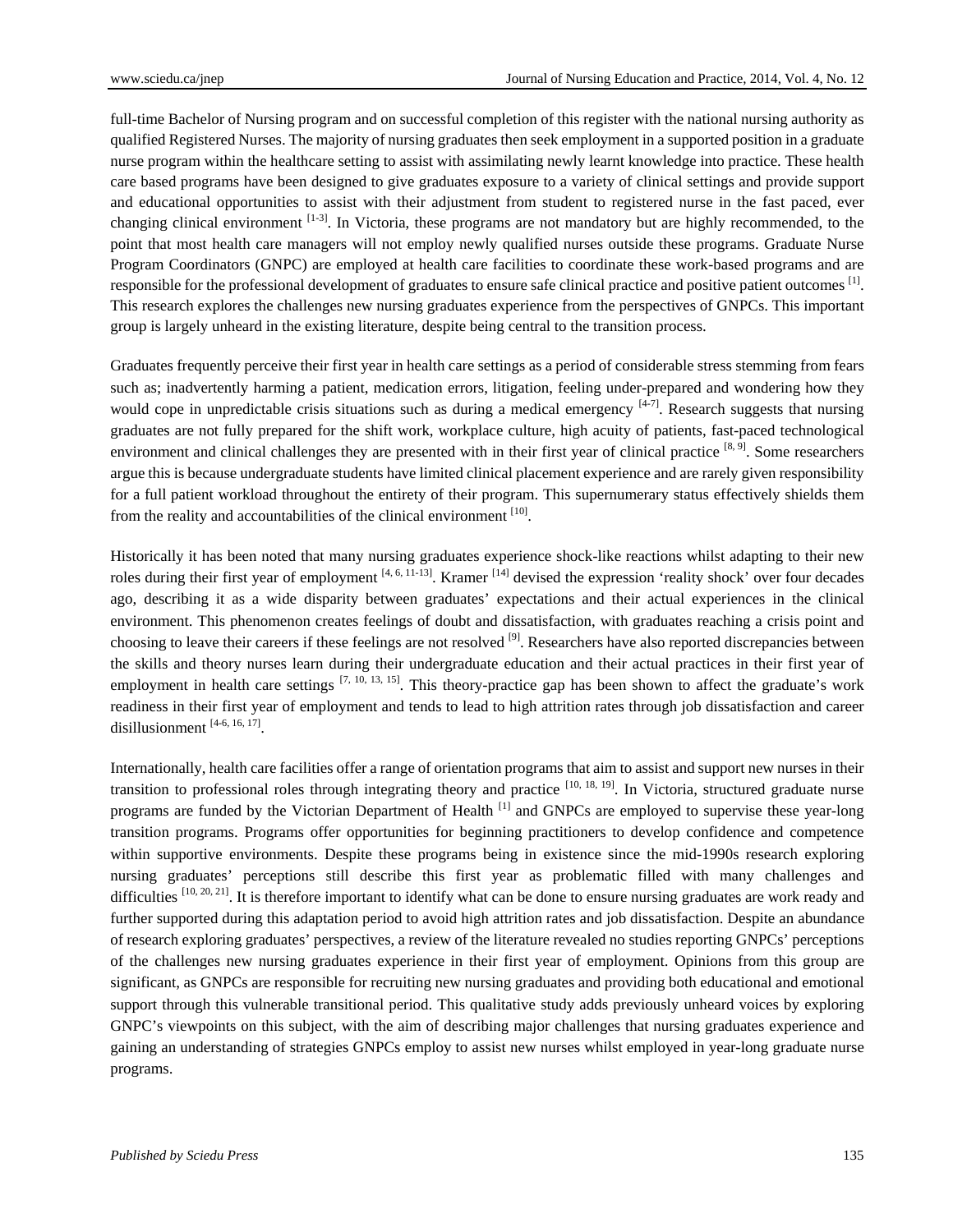# **2 Methods**

Employing a descriptive qualitative approach, we used individual semi-structured interviews to explore GNPCs' perceptions of challenges experienced by nursing graduates in their first year of practice. This method was chosen due to the lack of evidence in the literature from this group of participants to provide in-depth knowledge on their experiences working with new nursing graduates. GNPCs were recruited from general graduate nurse programs listed in the publicly accessible Postgraduate Medical Council of Victoria (PMCV) Hospital/Health Service directory. The PMCV administers an online computer matching service in Victoria for final year nursing students and hospitals to submit their ranked preferences for their graduate year. Fifty-four GNPCs were emailed invitations to participate, with explanatory letters outlining the aims of the study and requirements of participation and consent forms.

## **2.1 Participants**

Sixteen GNPCs from Victoria, voluntary participated in this study. Participants came from various health care venues including: metropolitan, regional, community, and also private and public facilities. The majority were female (thirteen) with three males participating. Overall experience as a GNPC ranged from 1.5-26 years. All health facilities involved provided one-year transition programs for new graduates, with the numbers of graduate nurses in each program ranging from 4 to 110.

## **2.2 Ethical considerations**

Formal ethical clearance was provided by Monash University Human Research Ethics Committee. Written consent was obtained from all participants and confidentiality was assured as no participant or organisation would be named in reporting.

#### **2.3 Data collection**

All sixteen interviews were undertaken by one experienced researcher, in June and July 2013. Each participant was interviewed once, with interviews lasting between 40 and 75 minutes, two taking place face-to-face at the participant's place of employment and the remaining fourteen conducted by telephone due to lengthy travelling distances. The two main research questions from the eight questions in the interview schedule prompting the interviewees on this topic were:

- What do you think are the greatest challenges that nursing graduates face in their first year of employment?
- In your view, how well are nursing graduates adequately prepared for graduate practice on completion of their undergraduate studies?

All interviews were audio-recorded and transcribed verbatim by the researcher who undertook the interviews and was familiar with the content. Each participant was emailed their transcript to determine accuracy and to establish credibility of the data prior to analysis. Two participants requested minor amendments be made to their transcripts. Interviews were assigned numbers to protect participants' identities in reporting findings.

## **2.4 Data analysis**

A manual systematic objective exploration of transcripts was undertaken to identify explicit and implicit themes using thematic analysis informed by the six step framework suggested by Guest *et al.*  $[22]$ . These steps involved the three researchers independently reading and rereading each transcript, one by one, coding key elements of data and proposing preliminary themes and subthemes. These themes and sub-themes were refined and then validated as a group to enhance trustworthiness [22]. This method was deemed appropriate for this study to deduce participants' experiences as GNPCs and identify themes that described the main challenges they perceived nursing graduates' experienced in their first year of clinical practice. This paper reports on one of the three final identified themes, 'role adaptation', and its associated sub-themes.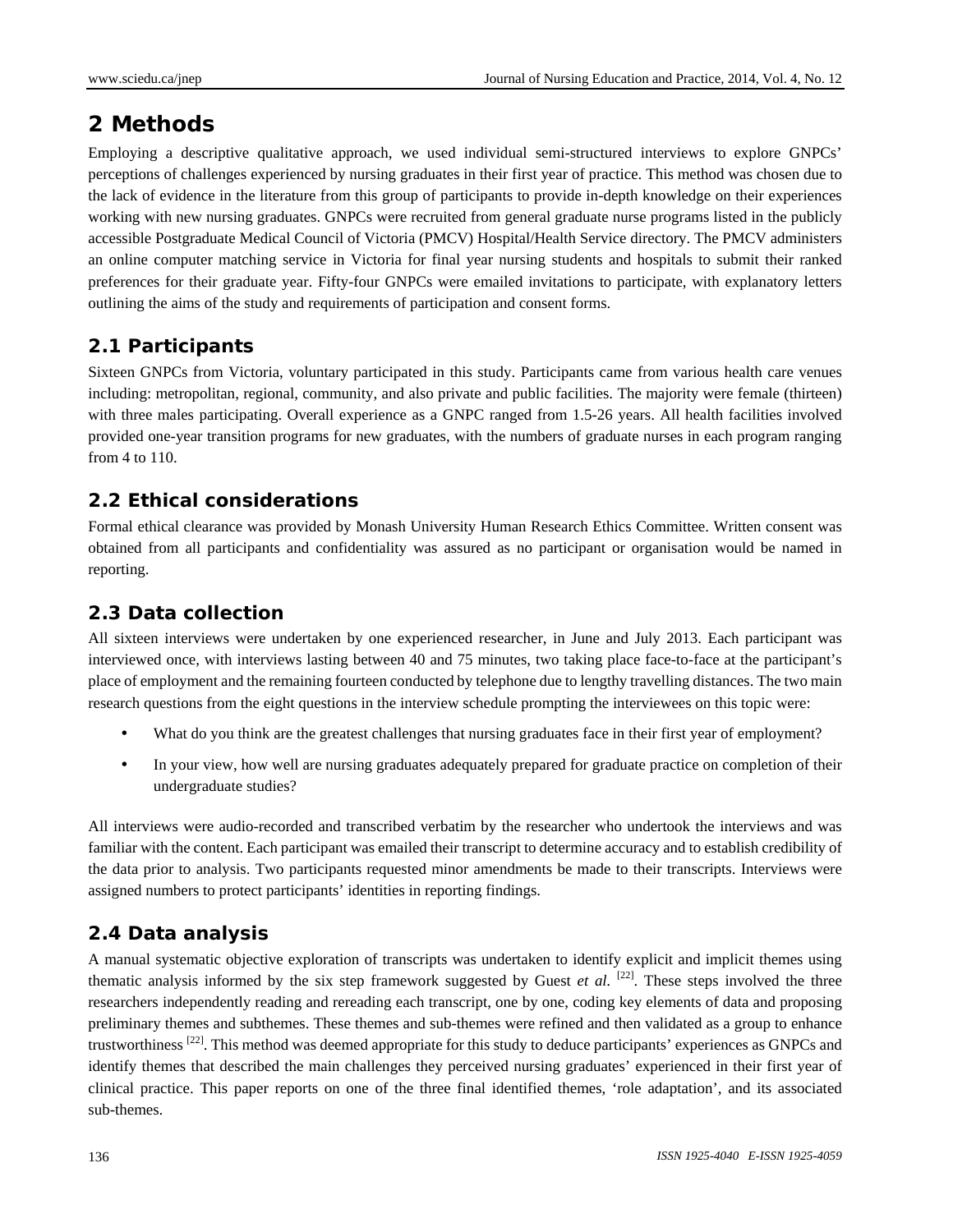## **3 Results**

GNPCs' comments gave insight into the various challenges that graduates experience in relation to role adaptation and extend on what graduates themselves have described previously. Within this theme of role adaptation, three-subthemes emerged: *getting into the real world, work-life balancing* and *unrealistic assumptions*.

#### **3.1 Getting into the real world**

All GNPCs acknowledged that graduates struggled with disconnect between their ideals of nursing and actual experiences in the clinical setting, which created an inner conflict and confusion about the actual role of the nurse. It was perceived by GNPCs that nursing students were often not fully exposed to the real world demands of nursing in their undergraduate preparation, leading to reality shock and dissatisfaction when they became independent practitioners.

It is usually early on they [graduates] then come to the realisation of what it means, what the actual role of the registered nurse is and the expectations of them. Which sometimes I think when they have been in the undergraduate role they may not have been aware of. (GNPC1)

Another participant noted:

I probably would say that sort of reality shock, really stemming back from the 70s… So how they [graduates] see it at uni [university] isn't quite how it is in the real world. That your patients are not little robots in bed and now I can do this, and now I can start to do that. People do fall out of bed, people are incontinent, you have confused patients that might lash out at you, patients that die, so those sorts of issues. (GNPC5)

Four GNPCs discussed the mental strain and sensory overload that graduates experienced in their first few months of employment. Nursing workloads are not only physically demanding but also intellectually intense. Graduates have to comprehend and prioritise a vast amount of information on a daily basis from various health professionals on differing patient conditions and interventions. This may lead to mental strain contributing to emotional tiredness and inability to cope initially in their new role.

I think it is adjusting to the role and that includes; adjusting to shift work and … getting their nursing identity. So thinking like a nurse, you know you walk into somewhere and your brain is in one particular gear and you get all of this information thrown at you every day from different people about different patients' conditions and the reality is they are not synthesising all that information together. So what they are really trying to do, they are trying to figure out what are the really important things that they need to know and that is a huge struggle for them at first. (GNPC15)

All participants noted that graduates hit a crisis point at some stage during their transition year leading to discontent and doubt about their career choice. This role conflict was found to push graduates into questioning whether or not to remain in the profession. Timeframes for this crisis point were seen to vary anywhere between the first two to six months of employment. Ten participants discussed strategies that they had put in place to assist nursing graduates through this time. Seven GNPCs reported having put in mandatory annual leave at highlighted periods throughout the year ensuring nursing graduates were reenergised for their next rotation and continued learning.

…maybe about the 3 month period, they [graduates] sort of start to reassess, and what I have put in place is to ensure that the grads have a holiday at about July/August, and have made it a point at orientation that 2 weeks is booked as soon as they walk in the door, so that they [graduates] know that after that intense few months of learning that they can have a bit of a break and then come back fresh for the second half of the year. (GNPC6)

Another participant commented:

*Published by Sciedu Press* 137 We have an intake at the beginning of February and we find in April/May their sick leave goes sky high. So we did change that they needed to have a week of annual leave, during that period of time, mandatory. (GNCP7)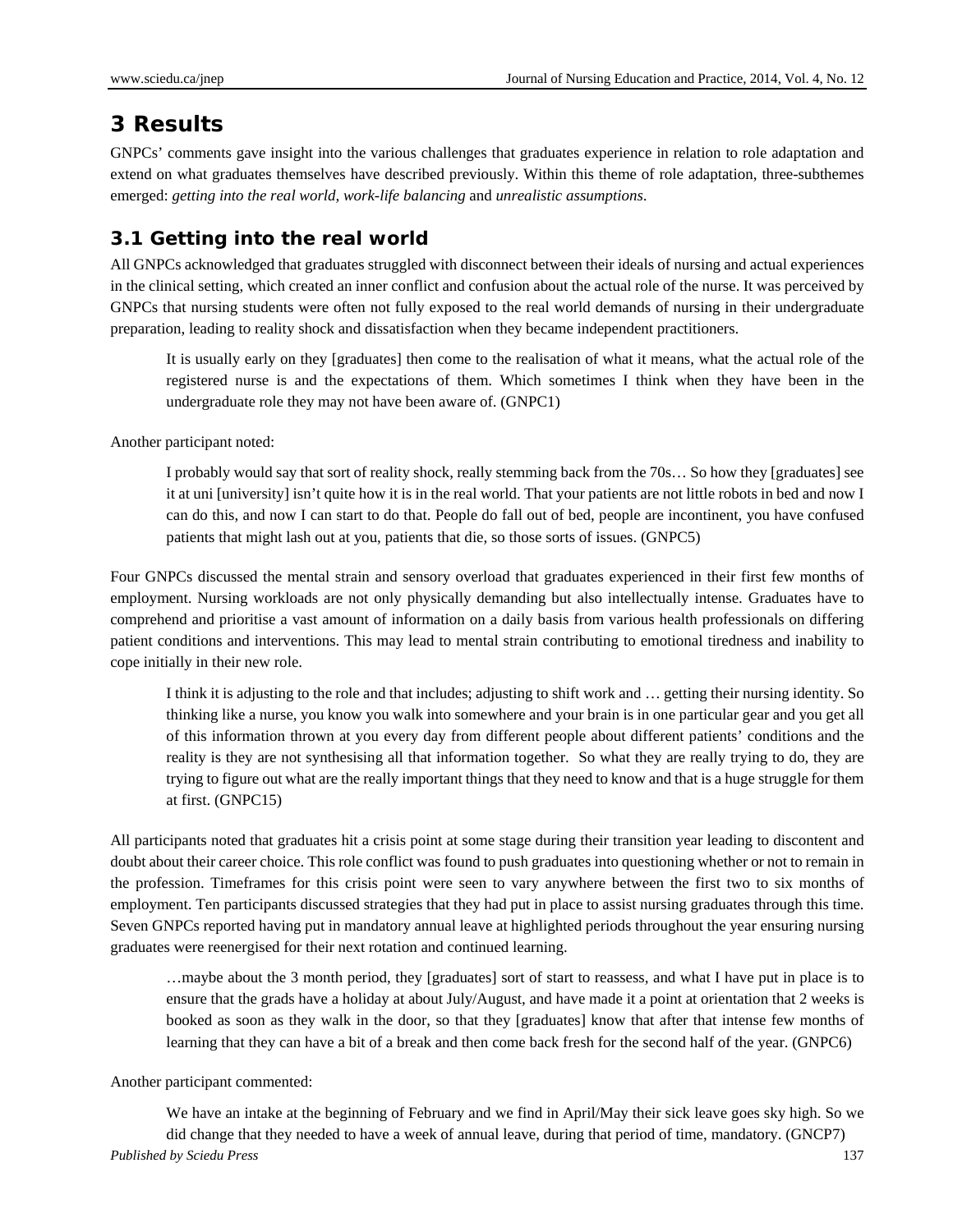Another strategy reported by three GNPCs was to provide educational sessions on stress management, work-life balance and looking after oneself. These sessions were held during study days at recognised crisis points throughout the year.

Within six months they all hit the brick wall ... so some study days we run are about looking after yourself. We bring the nurses from the wellbeing program up to talk to the grads about alcohol and other drugs and they talk to them about mental health, they talk to them about empathy fatigue, and signs that they are starting to stress …not important day one because you are too busy working out where the old pan room is but is really important half way through the year when they [graduates] are all starting to fall apart. (GNPC2)

#### **3.2 Work life balancing**

Participants were asked what they perceived to be the greatest challenges that graduates experience in their first year of practice. All reported that one major challenge for new graduates was juggling shift work with normal life. They reported that beginning nurses found it difficult to adapt to shift work, working weekends, public holidays and several shifts in a row, especially the late-early changeover, contributing to physical and emotional fatigue.

"…the majority, above 75%, of graduates get tired with shift work and have difficulties adjusting to their new schedule, though it does vary from grad to grad." (GNPC4)

Often younger nurses who had never worked full-time or nurses with young families tended to struggle more than others and elected to decrease their hours to assist in coping with their new professional role. One participant acknowledged:

… so things like work life balance. You know the majority of our graduates are young…we obviously have a cohort that have had life or work experiences in the past but the majority of them are in their early twenties and they can often struggle with the demands of shift work, night duty, the afternoon-evening swap over to the morning shift etc. Some of them opt to reduce their hours to assist them with dealing with that. (GNPC1)

Another participant agreed that some graduates wanted to decrease their hours and noted some who reach a crisis point in their new career reported that they were more satisfied at their previous employment, where they had less responsibility, better hours and often similar pay.

… half way through the year when they [graduates] are all starting to fall apart, and they [graduates] are all looking to decrease their EFT and they are not sure if they can do this, start to query was I better off at Coles [supermarket].(GNPC2)

Nursing graduates' new work schedules were also seen to affect their personal lives, taking time for them to adapt to not spending weekends and public holidays with their friends and family.

…the biggest challenge is that work life balance… they are getting into the shift work and realising they can't go out with their friends on Friday or Saturday nights or have all of the weekends off or have all of the public holidays, or the special days off. (GNPC8)

#### **3.3 Unrealistic assumptions**

There was a strong view among ten participants that graduates often had idealistic beliefs whereby they compared themselves to more experienced nurses and assumed they should be working at higher levels despite only being in their first year of practice. This created further inner turmoil and uncertainty for graduates.

Nobody expects you to be performing as a practitioner of 10 years, they expect you to be exactly where you are, so just allow yourself to learn and to grow, don't expect yourself to be up here and performing...I think they have that unrealistic expectation of themselves as well where they should be performing. We want you to be safe, we want you to use common sense, we want you to have that critical thinking but we know that you are at this level. (GNCP9)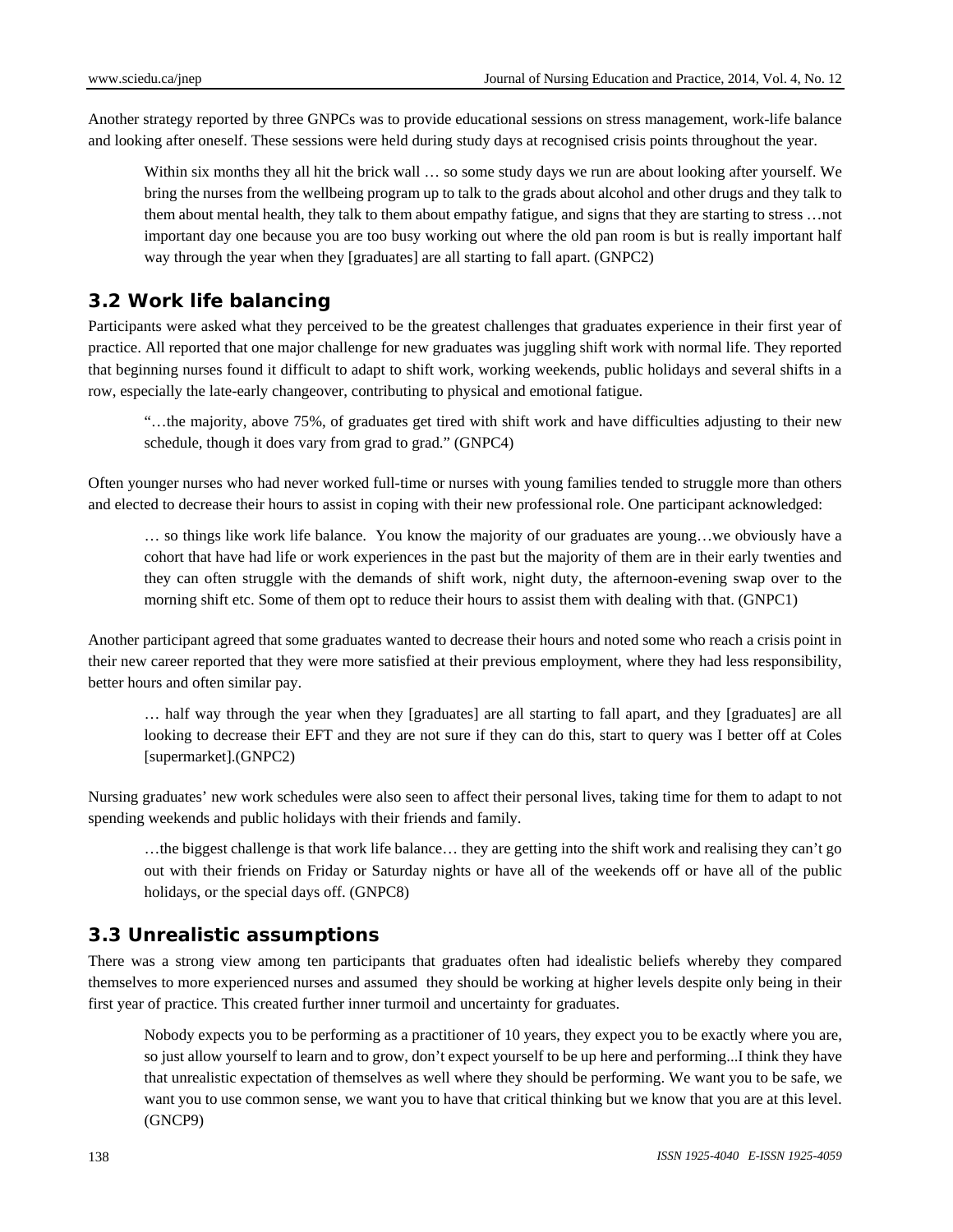Another unrealistic assumption noted by participants was that graduates had a fear of appearing incompetent and being embarrassed in front of their colleagues. They often felt they could not ask their preceptors, educators or managers for clinical advice for fear of appearing stupid, and this resulted in them trying to manage on their own.

We have got grads who when we [clinical teachers] walk down the corridor duck behind the curtain because they don't want to be seen as incapable or incompetent. We actually have to pull them out from behind the curtains and say you are missing the point, this 12 months is when you want to be trying to get me every time you can, to say; tell me about this, am I doing this right, or can I do this better or this is the way that I have structured my day have I missed anything? (GNPC2).

A point made by three participants was that some graduates did not recognise their position in the hierarchy of the clinical setting and assumed they were entitled to have their demands adhered to. They did not understand their role as junior nurse and the negotiation required to make it fair for everyone, which could be frustrating for permanent nursing staff, as reflected in the following quote:

We have got grads ... who are already telling us, a couple of them ... that they need Christmas off and these sorts of things. The truth is, is that is plain not going to work that they are coming into a workforce … as the juniors, and you want Christmas off, well then it is a negotiation thing…it certainly is not a done deal. (GNCP2)

Another participant commented that graduates often thought that other clinical areas were more exciting than the one they were employed in. They did not realise how important it was to integrate theory and practice and become competent registered nurses first and then experience specialised areas.

…they want to swap and go to a different area because it is not exciting enough for them or whatever it might be and it is like 'no' think about this, …you have got plenty of time to go down all of these different avenues in your career, just focus on consolidating your skills now and learning as much as you can in the environment that you are in because they all bridge to other areas in your future. (GNPC9)

# **4 Discussion**

This study sought to extend what is already known and better understand the challenges faced by new graduates, by examining the perspectives of an important, but previously unheard group central to graduates' transition. In our interviews, GNPCs discussed challenges they perceived nursing graduates experienced in their adaptation from nursing student to practising nurse as well as strategies they employed to meet these challenges. Findings from our study indicate that GNPCs viewed work-life balance as a constant challenge in a new graduates' working life. This is consistent with other studies in which new graduates found adjusting to shift work difficult and both mentally and physically demanding and socially isolating  $[23, 24]$ . Compounding this issue, research by Halfer and Graf  $[25]$  suggest that nursing graduates also go through a grieving process with the loss of their academic schedule and support network of peers and academics. To assist graduates in coping with their new work-schedule they need exposure as students to the various shifts, including weekends, during their clinical placements particularly in their third year of study  $^{[26]}$ .

Universities and health care settings need to place more emphasis on clinical placements; ensuring nursing students encounter the real world of nursing by enabling them to experience various shifts and working weekends. An initiative in some acute care hospitals in Australia is a joint partnership between hospitals and universities with hospital-based clinical schools of nursing. Students enrolled at these universities receive theoretical and practical content jointly taught within the clinical setting by clinically based educators and academics, with the key aim of improving graduates' preparedness for practice  $[15]$ . Watt and Pascoe  $[15]$  found graduates who undertook their final year of undergraduate studies at a clinical school in a large metropolitan hospital were more familiar with the environment as the real world was brought directly into the classroom. Findings from our study support such changes to undergraduate nursing education.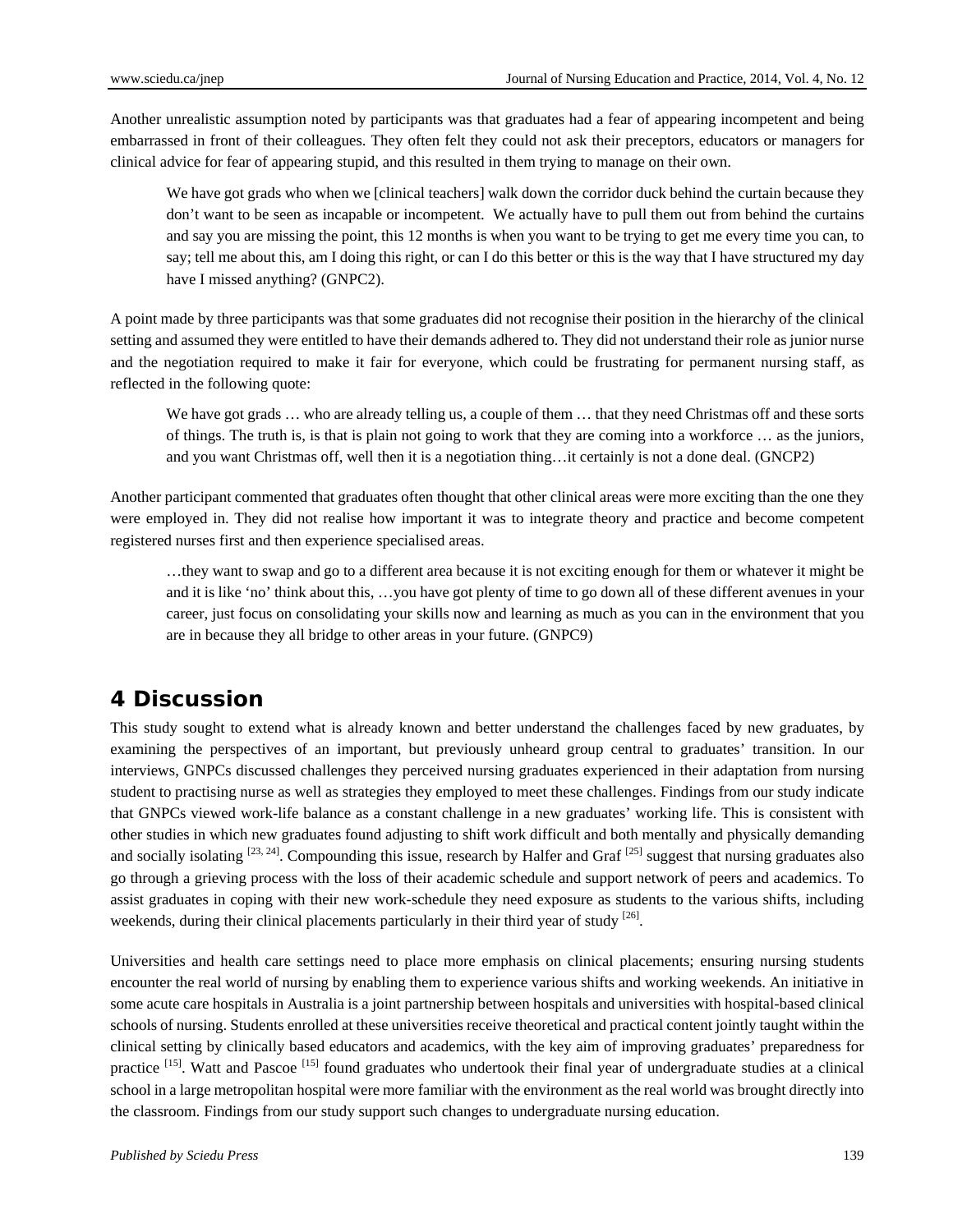Another noteworthy finding in this study was that during the role adjustment period, nursing graduates hit a crisis point between two to six months into the program. This crisis usually occurs when a graduate encounters systems of values in the clinical setting that are in direct contrast with the roles and values previously learnt in their undergraduate education [6]. Some participants in this study discussed strategies they used to support nursing graduates through these difficult times such as mandatory annual leave, and health and well-being sessions at predetermined times throughout the year. These strategies should be acknowledged and included in all transition programs to assist graduates during their first year of practice. Kring *et al.* [27] found in the United States that the satisfaction level of nursing graduates showed a decline from three to twelve months meaning that the transition time may be longer than nurses experienced a decade ago, thereby lengthening the reality shock phase. The authors believed that this was due to the intensely complex work environments of modern acute care hospitals and suggest that transitional programs may need to be revised to accommodate longer transition periods  $[27]$ . This requires particular consideration and further study.

Findings from this study suggest that nursing graduates have unrealistic assumptions of the level they should be practising at, comparing themselves to experienced nurses. This finding has not been described specifically elsewhere in previous research, though similar research has found that graduates tended to have high self-expectations and felt that it was a personal failing if they did not get everything done in their shift or failed to provide the desired standards of care or had to ask for assistance  $[5, 6, 28]$ . Duchscher  $[6]$  found that graduate nurses went to great lengths to hide feelings of inadequacy from their nursing colleagues so as not to appear incompetent. This was exacerbated by the fact that graduates did not want to question or ask for advice from their preceptor/mentors whose workloads were often heavier than their own [6]. An important strategy noted was to provide experienced consistent preceptors who are approachable, understanding and have good teaching skills to support graduates, help them understand their limitations and build knowledge in their first year of practice  $^{[28, 29]}$ . Olson  $^{[29]}$  summed this up in her study in which nursing graduates referred to their preceptors as a 'life preserver' illustrating how important it is to have a good preceptor during this time.

#### **Limitations**

We conducted this research in only one state of Australia, Victoria; therefore findings may not be transferable to other states or countries. Comparable studies undertaken both nationally and internationally would provide further conclusive evidence on the challenges and stressors that nursing graduates experience in their first year of practice.

# **5 Conclusion**

This study, which explored the perceptions of GNPCs on the challenges experienced by newly qualified nurses in their graduate programs, has reiterated that graduates struggle with the transition from student to registered nurse. Our findings provide key insights into the difficulties graduates face when adapting to their new role, in particular related to shift work, reality shock and having unrealistic assumptions, from a perspective previously unheard in the literature. This new knowledge will assist in developing additional strategies to further support new graduates. This study reinforces the need for education providers to maintain currency in their undergraduate nursing programs and to work closely with health care services in providing a quality clinical experience to all nursing students, exposing them safely to the 'real world' of nursing. It also provides evidence that graduate transition programs are essential, with GNPCs having a crucial role in providing appropriately planned strategies to support graduates through this vulnerable time.

#### **Acknowledgement**

We acknowledge and thank the graduate nurse program coordinators who participated in this study.

# **References**

[1] Healy M, Howe V. Study of Victorian Early Graduate Programs for Nurses and Midwives. Nursing and midwifery policy wellbeing, integrated care and ageing department of health: Final research report. Nursing and Midwifery Policy, Wellbeing, integrated Care and Ageing, Department of Health, TNS,Hawthorn, Victoria.2012.